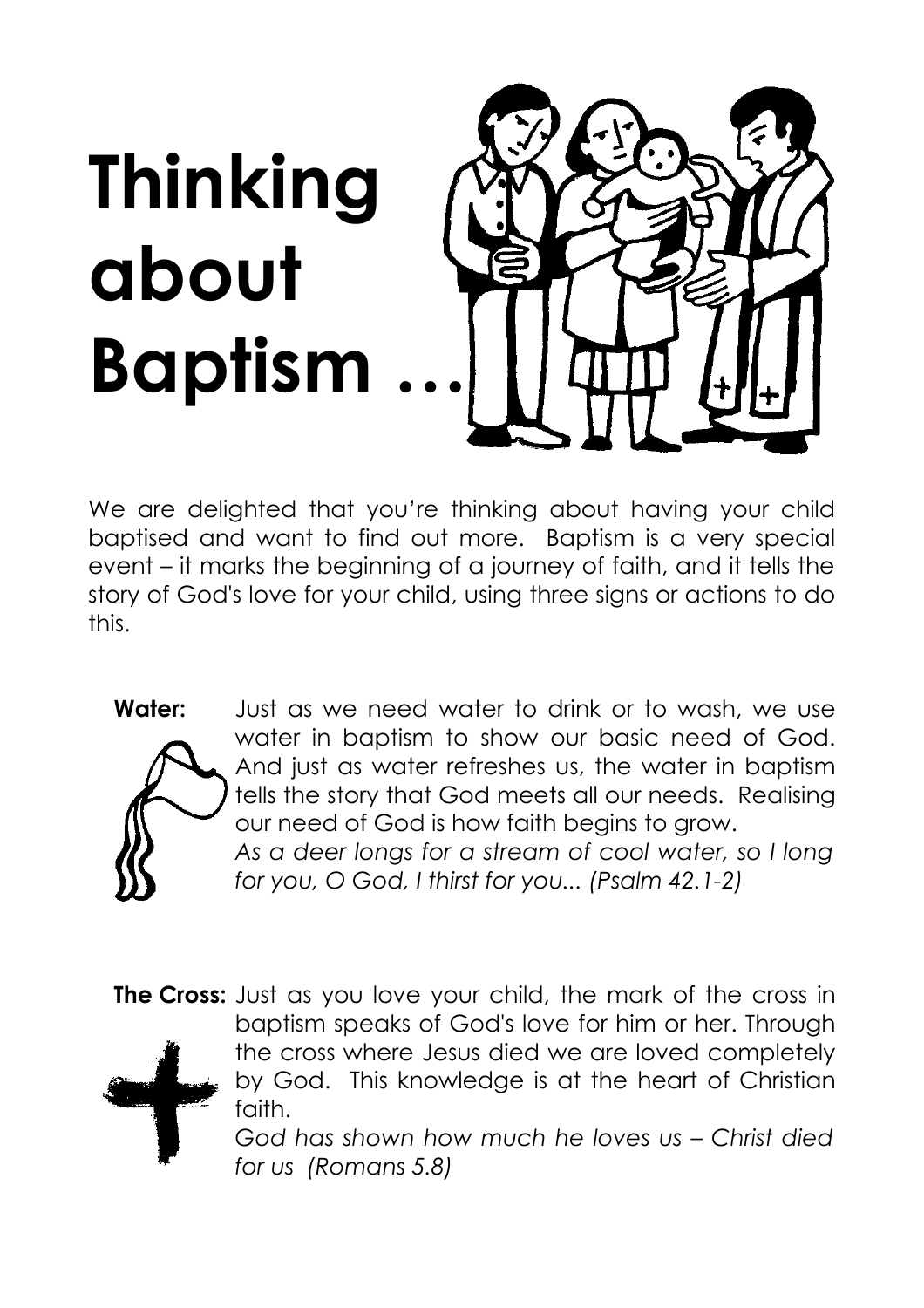

**Light:** Just as we need light to find our way, the candle given in baptism tells of God's guiding love and his promise to care for those who know him. Christian people trust what Jesus said: *Whoever follows me will never walk in darkness (John 8.12)*

As the story of God's love is told with these signs and actions – **water, the cross and light** – your child's name is used again and again. This is to make very clear that the story of God's love is a story for each of us, about our lives telling the truth about what God promises each and every one of us.

We baptise children on the understanding that their Parents and Godparents will be sharing their faith in God as the children grow. So here are some resources which will help you …

There are some wonderful books available designed to tell Bible stories in a way that children will respond to. Mick Inkpen (of Lullabyhullabulloo fame) and Nick Butterworth (of Percy's Park fame) have written some excellent versions of Jesus' parables, called *Stories that Jesus told*.

The *Lion Storyteller Bible* by Bob Hartman is a brilliant book written in a way that makes the stories easy to tell and good to hear.

The *Lion Book of First Prayers* provides a wonderful way into praying with your children for the first time. Reading some of the prayers at bed time is an excellent way of putting the day to rest and sharing faith with your child.

In the Baptism service, the Parents and Godparents make promises to help their child belong to the Church community. And as a Church we try to help you to do that. There never has been a better time to bring children to Church or to Sunday School – honest !